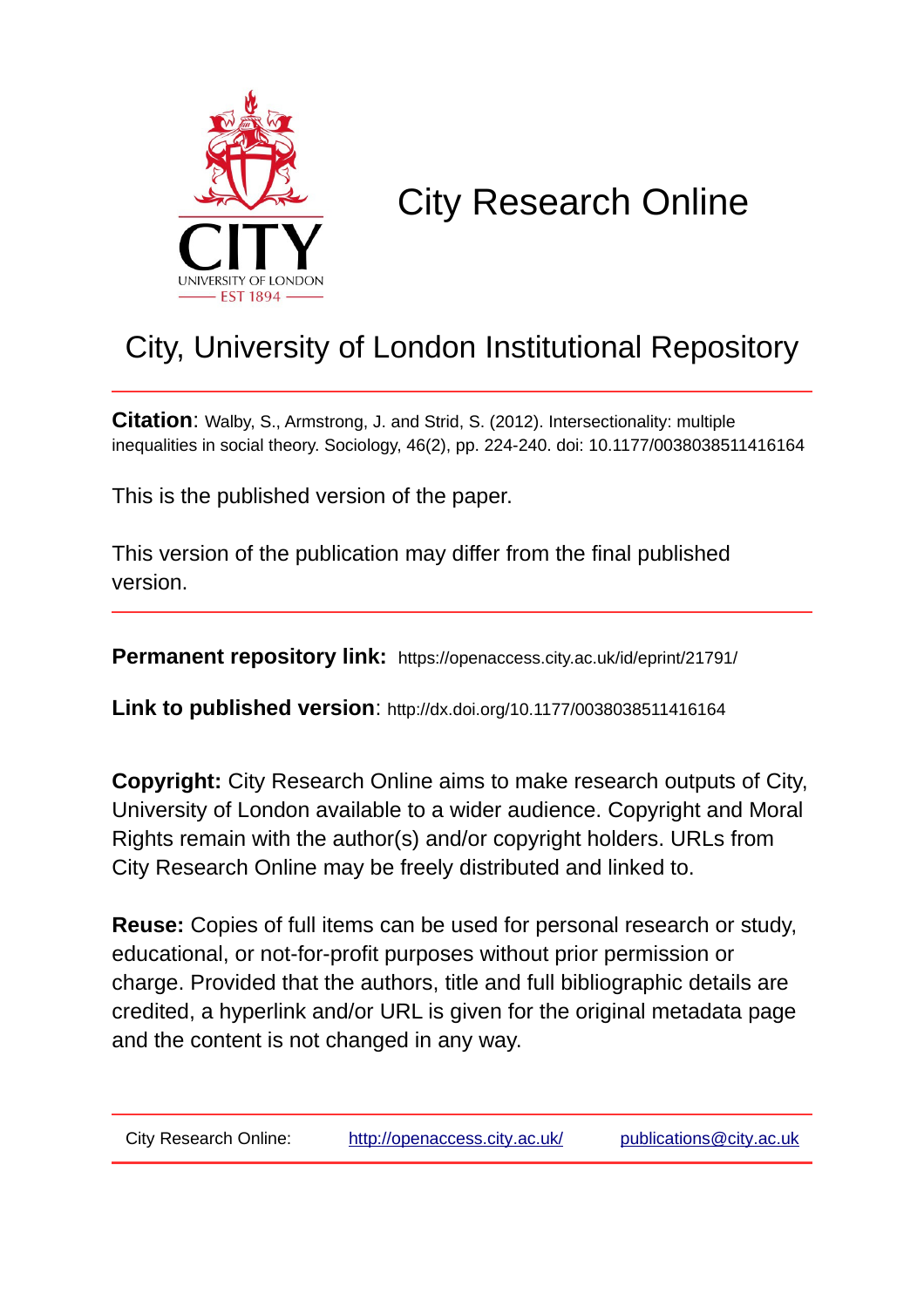*Article*



## **Intersectionality: Multiple Inequalities in Social Theory**

Sociology 46(2) 224–240 © The Author(s) 2012 Reprints and permission: sagepub. co.uk/journalsPermissions.nav DOI: 10.1177/0038038511416164 soc.sagepub.com



### **Sylvia Walby**

Lancaster University, UK

## **Jo Armstrong**

Lancaster University, UK

#### **Sofia Strid**

Lancaster University, UK

#### **Abstract**

The concept of intersectionality is reviewed and further developed for more effective use. Six dilemmas in the debates on the concept are disentangled, addressed and resolved: the distinction between structural and political intersectionality; the tension between 'categories' and 'inequalities'; the significance of class; the balance between a fluidity and stability; the varyingly competitive, cooperative, hierarchical and hegemonic relations between inequalities and between projects; and the conundrum of 'visibility' in the tension between the 'mutual shaping' and the 'mutual constitution' of inequalities. The analysis draws on critical realism and on complexity theory in order to find answers to the dilemmas in intersectionality theory.

#### **Keywords**

gender, inequality/inequalities, intersectionality, social theory

#### **Introduction**

The theorization of the intersection of multiple inequalities has become a central issue in gender theory. These developments potentially have much broader applications for wider social theory. Feminist analysis has moved beyond the longstanding critique of the focus on class in classical sociology, beyond the construction of a special set of studies of gender parallel to sub-fields of ethnicity, disability, age, sexual orientation and

#### **Corresponding author:**

Sylvia Walby, Department of Sociology, Lancaster University, Lancaster, LA1 4YT, UK. Email: s.walby@lancaster.ac.uk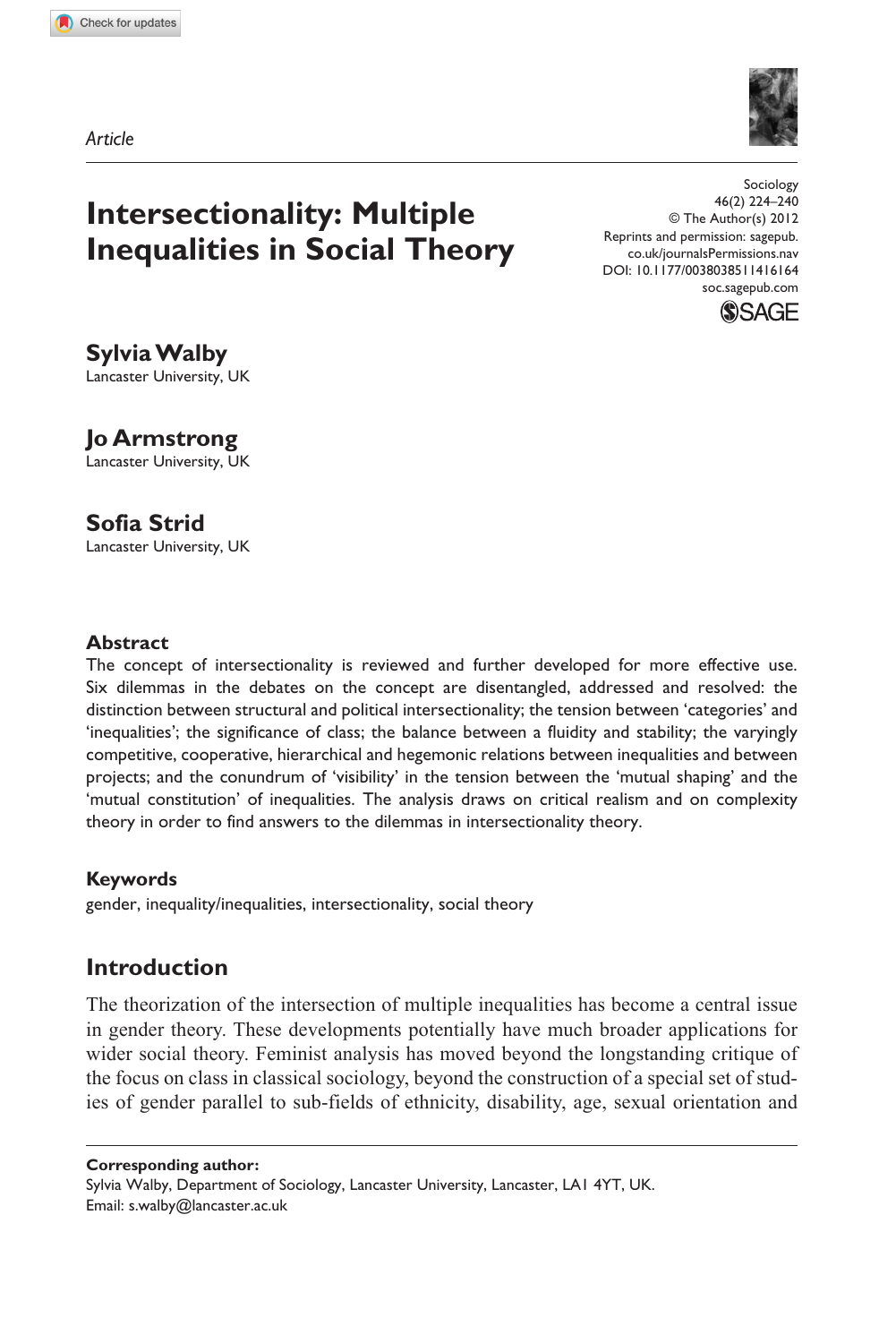religion and towards the theoretical recognition of the importance of the intersection of multiple inequalities, although there remain significant differences as to how this should proceed (Acker, 2000; Anthias and Yuval-Davis, 1992; Bhopal, 1997; Brah and Phoenix, 2004; Collins, 1998; Crenshaw, 1991; Felski, 1997; Hancock, 2007; Hartmann, 1976; Jakobsen, 1998; Lundström, 2006; Lykke, 2004; McCall, 2001, 2005; Medaglia, 2000; Mirza, 1997; Mohanty, 1991; Phizacklea, 1990; Phoenix and Pattynama, 2006; Verloo, 2006; Walby, 2009; Yuval-Davis, 2006).

The subject matter that is core to intersectionality is analysed in other social science literature using concepts such as cosmopolitanism (Beck, 2006), multiculturalism (Phillips, 2009), anti-racism, hybridity (Gilroy, 2004), identity and nationalism (Brubaker, 1996; Calhoun, 1995). There is a common interest in how to conceptualize and theorize the relationship between different social groups and between projects that shape each other. Recent gender theory has addressed these issues under the heading of 'intersectionality', though there has been a long tradition of similar analysis before this term was coined (e.g. Hartmann, 1976).

The theoretical questions concerning intersectionality are linked to debates in the 'real' world, of which the following are some examples. Has the merger of the equality commissions with the formation of the Equality and Human Rights Commission in the UK in 2007 led to more effective ways of addressing inequalities, because of greater organizational capacity to address their intersection, or has it reduced its functioning to the lowest common denominator? Are the particular forms of gender-based violence against women at the intersection of gender inequality, nation, ethnicity and religion (e.g. forced marriage, female genital mutilation, trafficking and 'honour' crimes), best addressed by focusing on the particularity at the intersection, for example with special legislation for each form of violence, or by their inclusion in more general policies and politics to address violence against women? Is the gender pay gap best addressed by paying attention to its gender specific aspects, for example through gender pay audits, or by focusing on class-led mechanisms such as the minimum wage?

In order to move the debates on intersectionality forward, this article draws on developments in critical realism (Archer, 1995; Bhaskar, 1997; Sayer, 2000) and in complexity theory (Byrne, 1998; Urry, 2005). These theoretical developments offer new ways of thinking about ontological depth and the relations between complex social systems that are needed to address the intersection of complex inequalities (Walby, 2007).

This article addresses the theoretical debates that underlie different approaches to the analysis of intersectionality. It does not address the empirical detail of the substantive issues but is rather focused on the conceptual and theoretical issues that are interwoven through these discussions. The article starts by reviewing the major conceptual and theoretical literature on intersectionality, especially writings by Crenshaw (1989, 1991), McCall (2005) and Hancock (2007), in order to identify the main theoretical dilemmas in the field. Six dilemmas are identified, which are subjected to extended conceptual and theoretical discussion in order to resolve them.

#### **Key Questions in the Intersectionality Debates**

Three texts – Crenshaw (1991), McCall (2005) and Hancock (2007) – have become central to the debates about gender and intersectionality and hence are the focus of this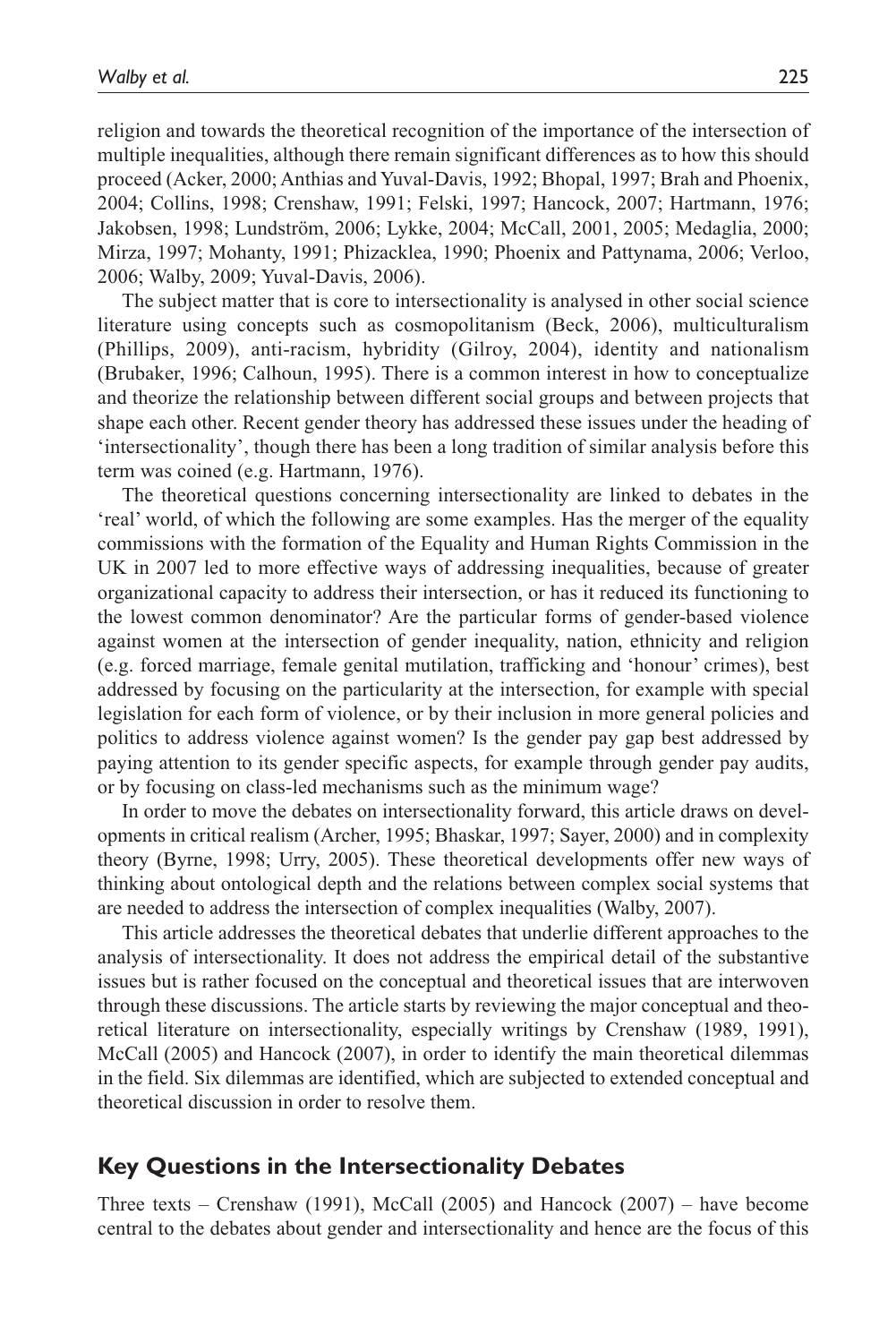section which identifies the remaining dilemmas in the debates. These texts share a common starting point in the rejection of a focus on gender only and of generalizations from some women to all women (Mohanty, 1991), but diverge in how they conceptualize the relationship between multiple inequalities.

#### *Crenshaw*

Crenshaw's (1989, 1991) work in developing the field of intersectionality is sufficiently significant that her work is very frequently cited in later literature. She produced not only a critique of the invisibility of black women at the intersection of gender and race/ethnicity, but also a critique of identity politics, for its over-stabilization of discrete groups and categories. Crenshaw (1991) regarded the invisibility of black women in the domestic violence projects she analysed as a weakness for both the gender equality project and for the anti-racist project. Crenshaw (1989) also uses the concept of intersectionality to grasp the ways in which the interactions of gender and race limit black women's access to the American labour market, and how a lack of understanding of this intersection led to the marginalization of black women and black women's experiences. Crenshaw (1991: 1244) argues that the experiences faced by women of colour were 'not subsumed within the traditional boundaries of race or gender discrimination as these boundaries are currently understood'. She suggests that previous academic, political and civil societal engagements with the intersections of gender and race/ethnicity have not been sufficiently careful. One identity category is instead treated as dominant; social power 'works to exclude or marginalize those who are different' (Crenshaw, 1991: 1242). 'Contemporary feminist and anti-racist discourses have failed to consider intersectional identities such as women of color' (Crenshaw, 1991: 1243). Groups at the intersection of two or more identity categories are left out of focus in both analysis and politics: Black women, ethnic minority women, or 'women of colour', groups positioned at the intersection of gender and race/ethnicity, become marginalized as a group and 'face limited options of political communities formed either around ethnicity or around gender, rather than political action that engages with the particular difficulties at the intersection'. In the example of domestic violence, the experiences of African-American women are made invisible, with activists not supporting the public release of data on this group at the intersection of gender and ethnicity for fear that 'the statistics might permit opponents to dismiss domestic violence as a minority problem' (Crenshaw, 1991: 1253). 'Women of color can be erased by the strategic silences of anti-racism and feminism' (Crenshaw, 1991: 1253).

Crenshaw makes a distinction between structural intersectionality and political intersectionality. Structural intersectionality concerns the intersection of unequal social groups. Political intersectionality concerns the intersection of political agendas and projects.

Crenshaw considered groups at the point of intersection to be mutually constituted, for example, by gender and ethnicity. Crenshaw's critique of the invisibility of domestic violence against black women focuses on two main actors – white women and black men – for their hesitation at publicly identifying this violence. However, in this focus on the agency of these two disadvantaged groups her analysis curiously loses sight of the actions of the powerful and the racist structures. Maintaining the focus on the larger structures is an issue raised by McCall (2005) (see next section).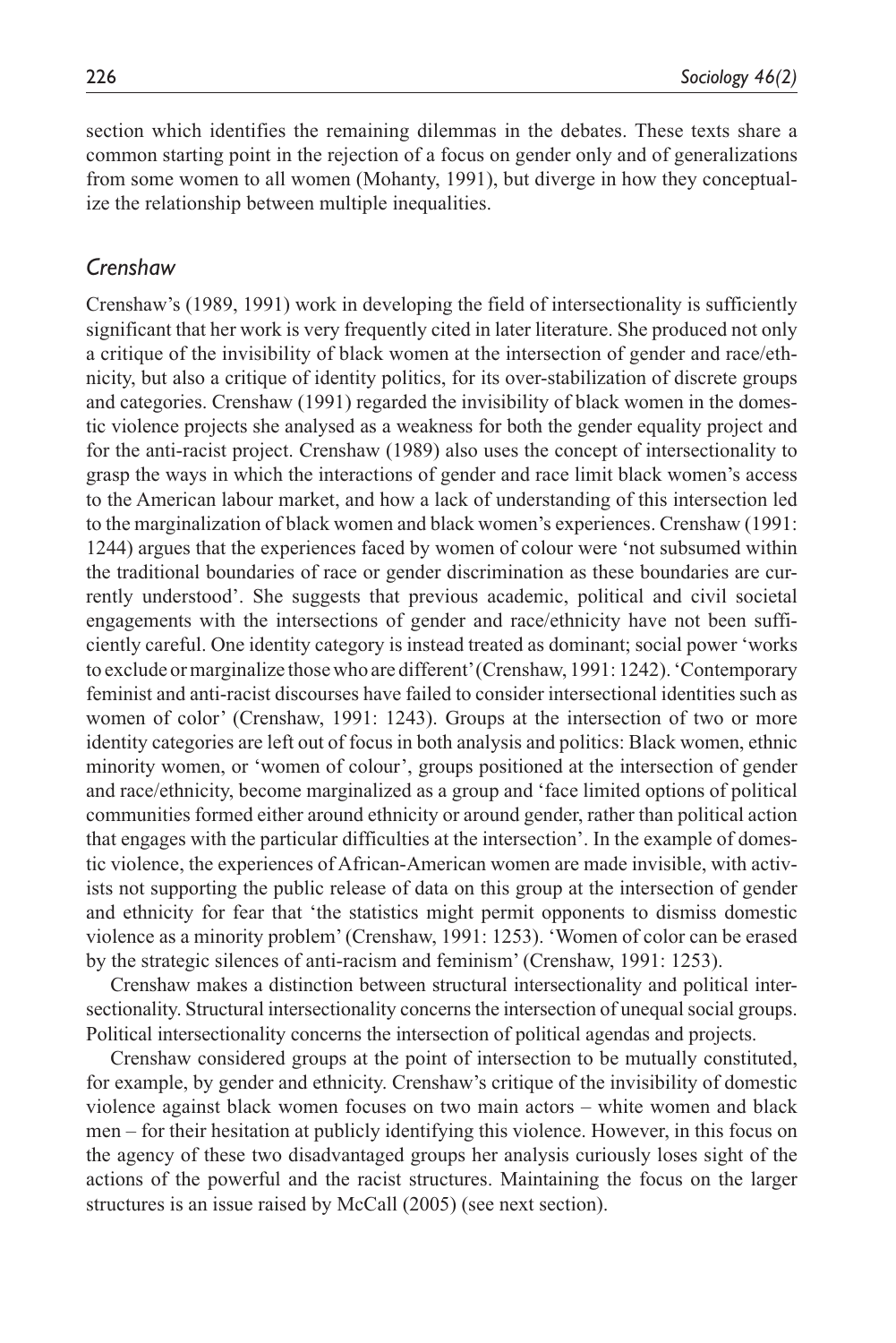Substantively, Crenshaw's analysis led the way to a host of studies of the particularities of groups at the point of intersection, which had been previously under-examined.

#### *McCall*

There are now many different approaches to intersectionality. McCall (2005) reviews the plethora of studies using the concept of intersectionality and identifies three distinct approaches: intra-categorical, anti-categorical, and inter-categorical (1773-4). The intra-categorical is concerned to 'focus on particular social groups at neglected points of intersection' 'in order to reveal the complexity of lived experience within such groups'. This approach draws inspiration from Crenshaw's work in order to examine groups, often small ones, which had not been previously analysed. This has the disadvantage of displacing the focus from the larger social processes and structures that might be causing the inequalities. The anti-categorical approach is 'based on a methodology that deconstructs analytical categories'. This approach considers the stabilization of categories to be problematic in essentializing and reifying the social relations that the analyst may be seeking to change. It thus prioritises fluidity over stability of categories. This is problematic in that it makes practical analysis difficult. The inter-categorical approach 'provisionally adopt[s] existing analytical categories to document relationships of inequality among social groups and changing configurations of inequality among multiple and conflicting dimensions'. McCall recommends the inter-categorical, for its power in engaging with the larger structures that generate inequalities. McCall's (2001) analysis is interesting for its attention to inequalities within the categories, not only between them.

#### *Hancock*

Hancock (2007: 64, 67) also reviews the many studies of intersectionality in order to build a typology of approaches, but one that is different from McCall's. She identifies three approaches to the study of race, gender, class and other categories of difference: unitary, multiple and intersectional. In the 'unitary' approach, only one category is examined, and it is presumed to be primary and stable. In the 'multiple' approach more than one category is addressed and these matter equally; the categories are presumed to be stable and to have stable relationships with each other. In the 'intersectional' approach more than one category is addressed; the categories matter equally; the relationship between the categories is open; the categories are fluid not stable; and mutually constitute each other. Within this typology, Hancock places considerable emphasis on the issue of fluidity, suggesting that only in the last category is there any analytic presumption of fluidity of the categories. She presumes that a category is either dominant (unitary) or equal to other categories (multiple, intersectional); this omits any notion of asymmetry.

#### *Unresolved Theoretical Dilemmas*

The many studies of intersectionality inspired or reported by Crenshaw, McCall and Hancock show important differences in approach. Six major theoretical dilemmas remain unresolved in these debates.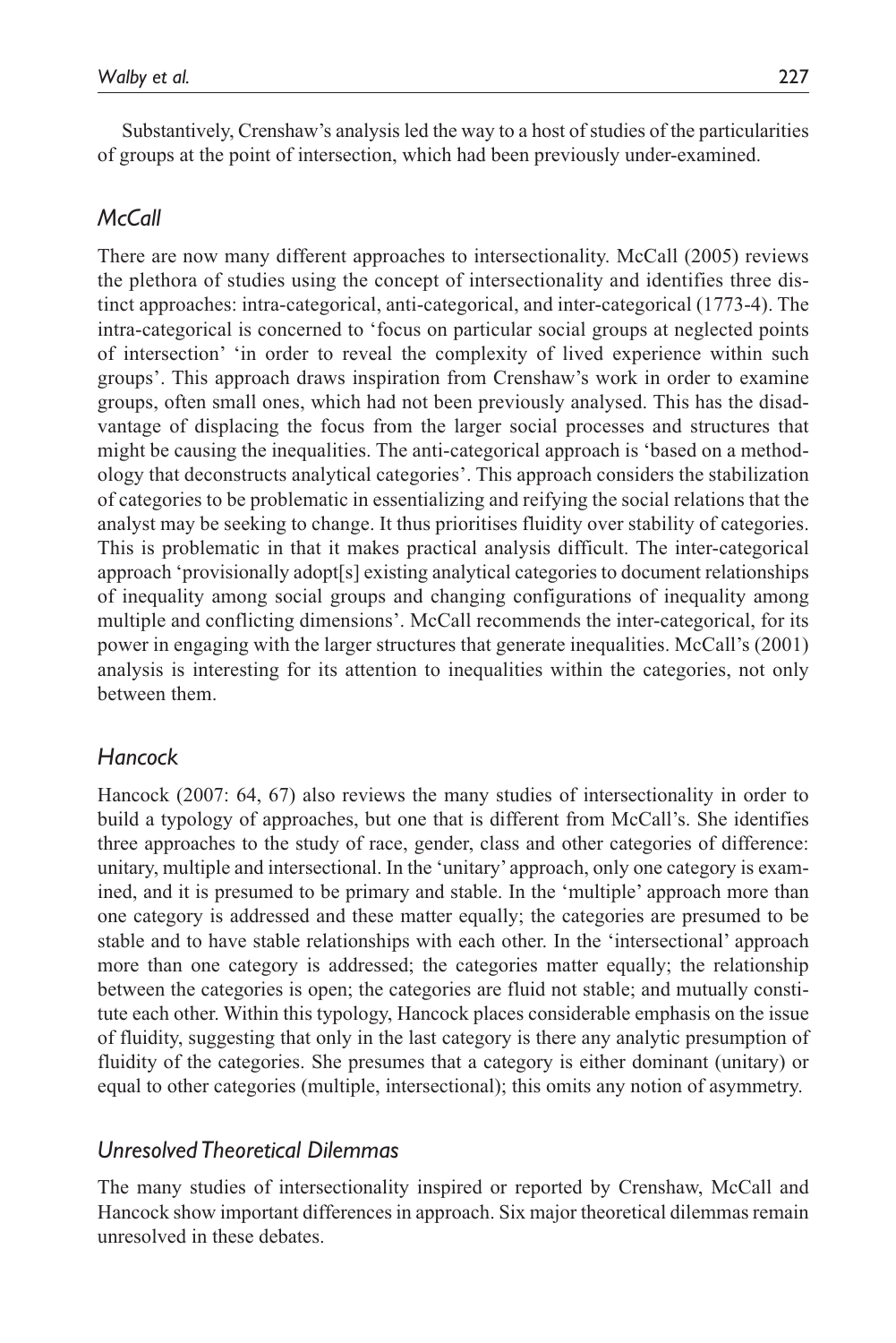- 1. How to address the relationship between structural and political intersectionality without reducing political projects to social structures. Crenshaw introduces this distinction, but it is rarely addressed in the subsequent literature on intersectionality.
- 2. How to conceptualize the intersections so that bringing the agency of the disadvantaged into focus does not leave the actions of the powerful out of sight. Crenshaw's analysis loses sight of the actions of the powerful and the racist structures, while McCall's (2001) early work deliberately looks at the inequality within 'categories'; much of the work that uses concepts of 'category' and 'strand' tends to obscure the powerful within them.
- 3. How to balance the stability and fluidity of inequalities so they are sufficiently stable as to be available for empirical analysis, while recognizing that they change. The emphasis on fluidity in Hancock poses challenges for practical analysis.
- 4. How to neither leave class out of focus nor to treat it as of overwhelming importance. Much current literature has addressed the previous neglect of ethnicity, but this is often at the expense of class.
- 5. How to bring into focus the projects of small minorities, while not making the normative assumption (as Hancock) that all projects are equally important.
- 6. How to simultaneously identify the intersecting inequalities while recognising that their intersection changes what they are. The notion of mutual constitution invoked by Hancock is in tension with the demand from Crenshaw that the component inequalities are made visible.

#### *Critical Realism and Complexity Theory*

In order to resolve these dilemmas in theories of intersectionality the insights of critical realism and of complexity theory are drawn on here. Critical realism has made important contributions to the analysis of ontology, of the constitution of the objects that make up the field of study (Archer, 1995; Bhaskar, 1997). In contrast to approaches which prioritize the deconstruction and dispersal of concepts (such as gender) (Braidotti, 1994), critical realism engages in abstraction at a variety of different levels (McCall, 2001; Sayer, 2000). Complexity theory draws on insights developed in many disciplines and offers the potential of new ways of thinking about social systems and the complexity of their interactions, reworking the understanding of causality (Byrne, 1998; Urry, 2005). Common to both critical realism and complexity theory is the assumption of ontological depth, of levels that are linked within a social system, emerging from each other, but which are not reducible to each other. This helps to avoid the temptation of reductionism either to the micro level of agency or to the macro level of structure; allowing both their place in the analysis. The concept of social system is reworked; there is a rejection of the notion that a system is made up of parts and its replacement by that of a system taking all other systems as its environment. This more flexible concept of social system enables the analysis of the intersection of multiple regimes of inequality within the same institutional domains without stretching the concept of system to breaking point. This reworked concept of system also allows for the possibility of systems changing each other through processes of mutual adaptation, while not losing their essential identity (Walby, 2007).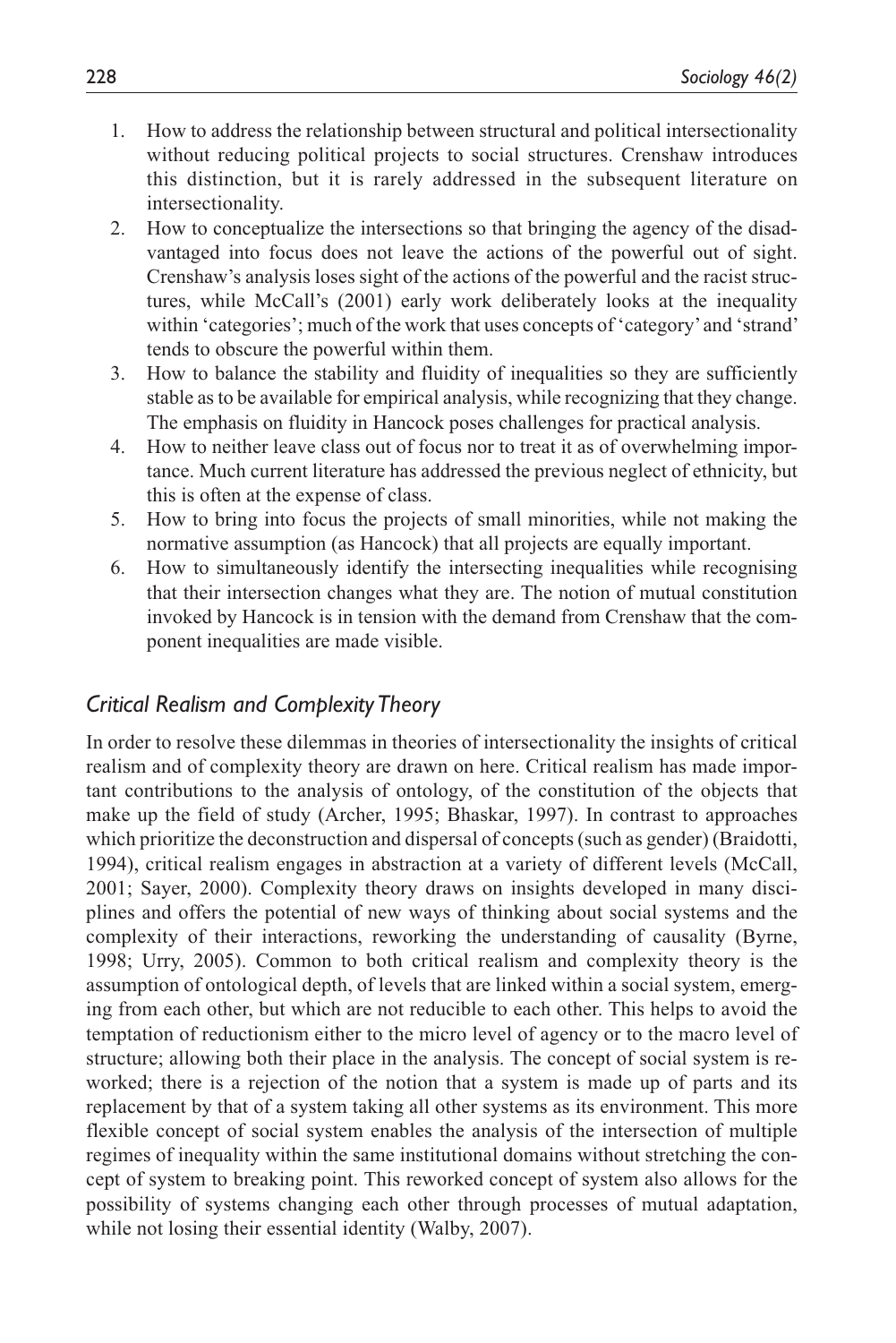#### **Structural and Political Intersectionality**

There is a tension between a focus on structural inequalities and on the political projects. One way of attempting to resolve this tension is by reducing one to the other, for example, assuming that political projects can be 'read off' from structural inequalities. This is one of the problems identified by Crenshaw in 'identity' politics. As Crenshaw (1991) notes, structural intersectionality is not the same as political intersectionality. They are not reducible to each other. Further, there are many actually existing intersections in social structures, but only some of these become the focus of political and policy attention. The relationship between 'structural intersection' and 'political intersection' (Crenshaw, 1991) and reasons for the selection of some intersectional strands and not others as politically relevant are significant for the analysis of intersectionality in equality policies. However, most writers on intersectionality focus on sets of unequal social relations, and insofar as they address political intersectionality assume that this can be derived from the associated social relations. Yet, not all intersectionality issues directly concern sets of social relations in the way discussed so far. There are also projects and policy fields, which are informed by but not reducible to strands.

A focus on the different constructions of policy projects and arenas provides additional insights to the analysis. Here there is interest in the implications of intersectionality for the constitution of the project and indeed of the policy field itself (rather than only the clients within that policy field). An example is the extension of the policy field of gender-based violence to include forced marriage, in which the constitution of the policy arena itself is structured by the approach to intersectionality within the policy terrain. There are projects where differently constituted civil society groups come together, for example, in the project to end child poverty in the UK, or to promote human rights. Projects are the sites of alliances and shifting coalitions of different social forces that come together on one issue and may stand in opposition on others. In many public services, such as health and education, there are policy fields that are informed by the interests of multiple equality strands, but which are not reducible to any one of these.

The tension between structural and political intersectionality is best addressed by noting that these issues are separate, as well as having a relationship with each other. They should not be conflated, or reduced to each other.

#### **Categories or Social Relations?**

What are the structural 'things' that are intersecting? Hancock (2007) uses the term 'category' in her summary table. McCall (2005) organizes her typology around whether writers are anti, intra- or inter-category. Crenshaw uses the concept of intersectional groups to challenge the concept of 'identity' that underlies identity politics, and most often speaks of 'women of color'. The use of these terms does not focus on the nature of the social relations within the category, but rather on the relations between the categories, especially relations at the point of intersection. Further, in EU equality policy literature the term 'strand' or 'ground' is commonly used.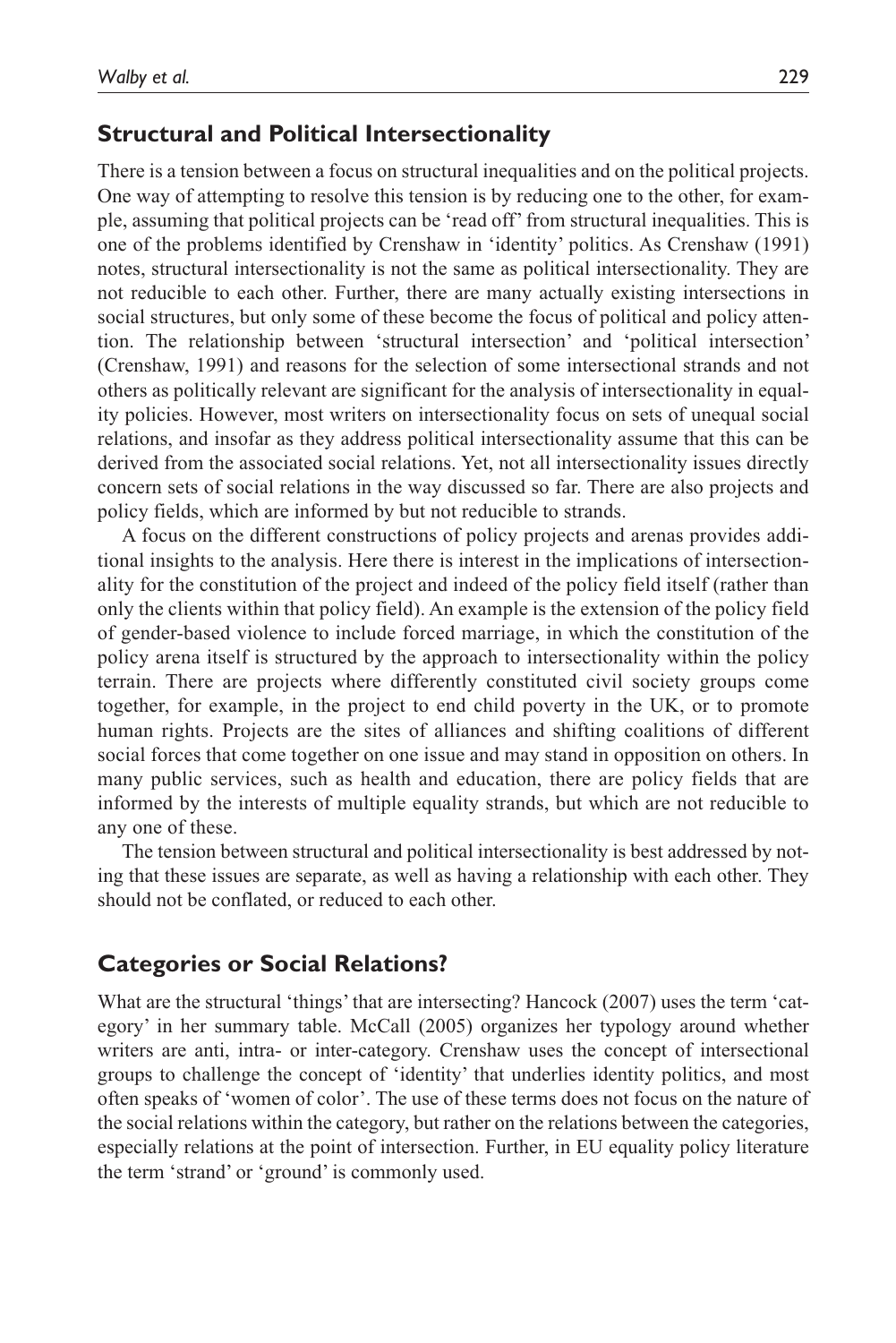A problem with these approaches is the curious tendency to neglect analysis of the power of the actions of the dominant group within the 'category'. The analysis of intersectionality has often focused on the actions of the disadvantaged groups. For example, there has been a focus on the actions of white women rather than white men in the context of an intersectional issue facing black women. Indeed Crenshaw (1991: 1258) in her analysis of violence by black men against black women states 'Not only do race-based priorities function to obscure the problem of violence suffered by women of color; feminist concerns often suppress minority experiences as well.' However, such an approach inappropriately ignores the role of the more powerful groups in these divisions. In relation to issues of ethnicity, it is important not to neglect the role of racists in the politics of silencing ethnic minority women in issues of domestic violence. Noting the importance of the powerful in each of the intersections might shift some of the focus from the inactions of white feminists to the actions of white racists. Indeed it is hard to understand the silence on domestic violence against black women outside of an account of the racist structuring of the policy terrain.

A further example of the importance of including an overt focus on the powerful can be found in the explanation of the process of merging separate equality bodies. If only the activities of the disadvantaged are investigated, then it is hard to see why they were merged. When the powerful are brought into view, an alternative account of the process emerges. Most of the countries that were early movers in the integration of equality commissions into a single body (O'Cinneide, 2002) were those where the balance of power between organized employers and organized workers was particularly tilted towards employers. In the UK, one of the most important organizations that wanted a single equalities body was the employers' body, the Confederation of British Industry (CBI, 2003). By contrast, the separate equality commissions ranged from reluctant acquiescence (gender) to opposition (disability, race/ethnicity), softened by the offer of special provisions (e.g. a separate committee within the new commission for disability; and the extension to include gender in the duty on public bodies to promote equality).

It is important not to focus only on the disadvantaged people since this obscures the role of the powerful within sets of unequal social relations. Rather than using concepts such as 'category' or 'strand' that offer connotations of unified blocks, it is important, when the focus of the analysis is inequality, for unequal social relations to remain central to the specification of the units or ontology of the analysis. Hence here the term 'inequality' or 'set of unequal social relations' is preferred, rather than category or strand.

In order to understand the relationship between inequalities it is necessary to understand the nature, or ontology (Bhaskar, 1997), of the social relations through which it is constituted. The ontology of the inequality needs to be specified as a prior step to addressing the nature of the relationship between sets of unequal social relations. However, it is common in analyses of intersectionality for the ontology of inequalities to be left out of focus, with most of the attention being placed instead on the relations between them. The consequence of this focus of attention is that the ontology of the inequality is often too shallow and unitary. This means that the inequalities are treated in practice as if they were relatively holistic and leave out of focus the inequality that is central to this set of social relations.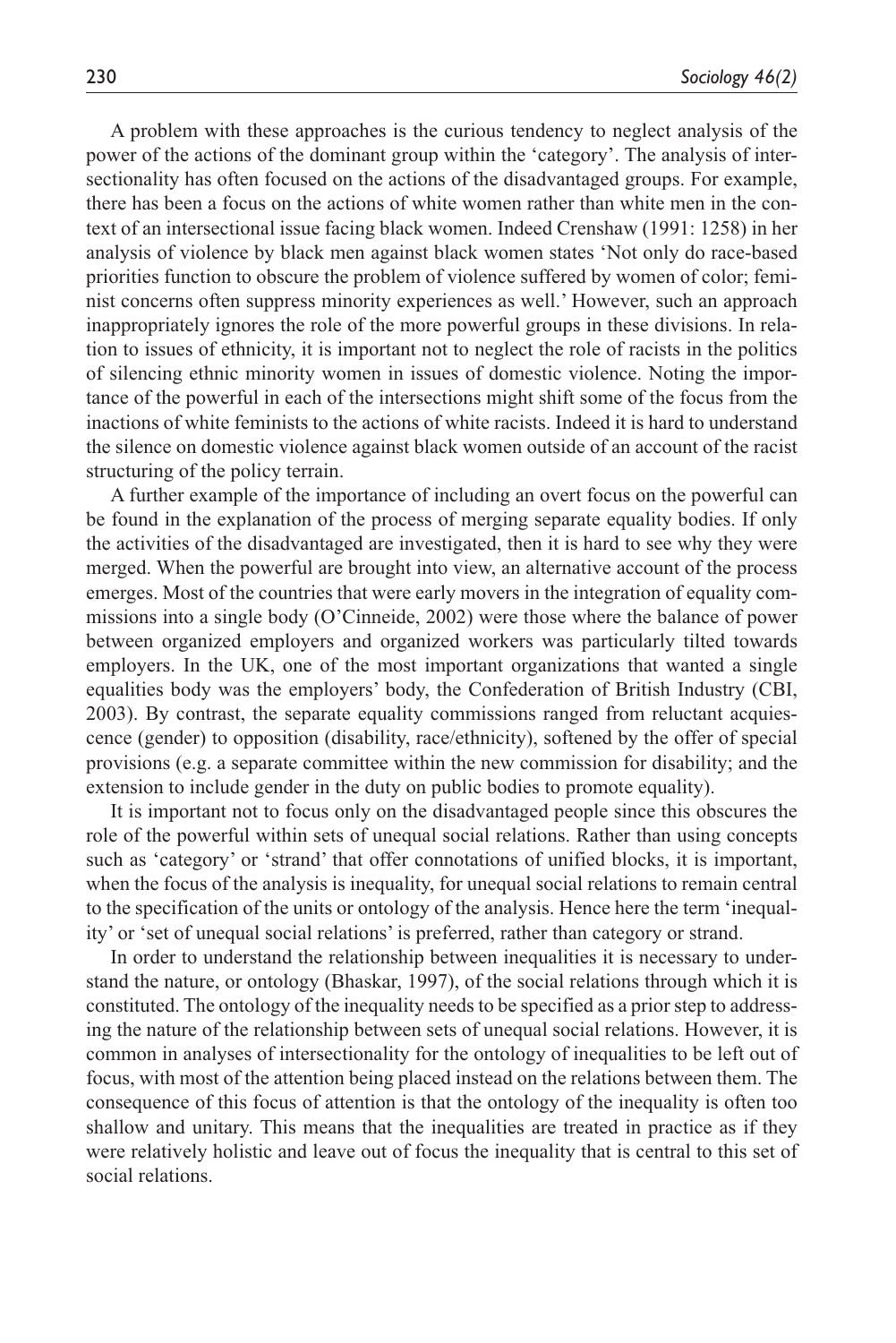The way forward draws on critical realism and its insights into ontology (Archer, 1995; Sayer, 2000). In order to conceptualize inequalities, it is necessary to systematically address the ontological depth of each of the inequalities; in particular, to bring to the fore the social relations of inequality. It is useful to avoid terminology, such as 'category' or 'strand', that gives the impression of a unitary object, and instead to use terms, such as 'set of unequal social relations', 'inequality' and 'social system', that draw attention to the complex ontology of the object of analysis. This would help to avoid the lack of focus on the inequalities within each of the intersecting sets of social relations.

#### **Fluidity or Stablility?**

There is a tension between the use of stable concepts or whether the priority should be given to the use of fluid and changing ones. Hancock (2007) advocates fluidity, while McCall (2005) argues for stabilization. Hancock (2007) is critical of approaches to the relations between multiple inequalities that stabilize the categories. Indeed only analyses that treat categories as fluid are considered by her to truly merit the term 'intersectional'. This is linked to her insistence that at the point of intersection both of the initial categories are changed beyond recognition. This account draws on feminist postmodern and poststructuralist analysis (Braidotti, 1994; Butler, 1990). McCall (2005), by contrast, argues for the use of stabilized macro categories in order to analyse 'inter-categorical' intersectionality. This is because the destabilization of concepts makes actual analysis of substantive matters very difficult (Felski, 1997; Sayer, 1997).

How is this tension between fluidity and stability to be resolved? The way forward is to recognize the historically constructed nature of social inequalities and their sedimentation in social institutions (Choo and Ferree, 2010; Ferree, 2009; Walby, 2009). At any one moment in time, these relations of inequality have some stability as a consequence of their institutionalization, but over a period of time they do change. The institutionalization of social relations often provides a degree of relative stability to the experience of social inequality. As social institutions change so does the environment within which specific sets of social inequalities are negotiated and struggled over. Changes in social institutions may be gradual, for example, as gendered rates of employment change, or they may be sudden, even revolutionary. It is important to note their historical dynamics, as well as temporarily stabilizing the categories for analysis at any one point in time.

#### **Class and Non-class Inequalities**

There is ambivalence as to the location of class in the analysis of the intersection of gender with other inequalities. In earlier debates on gender inequality there was interest in the intersection of gender and class relations (Acker, 2000; Hartmann, 1976), and indeed with the intersection of gender, ethnicity and class (Anthias and Yuval-Davis, 1992; Collins, 1998; Davis, 1981; Phizacklea, 1990; Westwood, 1984), but this interest in class has faded, though not entirely disappeared (McCall, 2005). In consequence, the intersection of gender and class is relatively neglected in current debates. Much of the debate on intersectionality has been concerned with the intersection of gender and ethnicity (Collins, 1998; Crenshaw, 1991; Medaglia, 2000; Mirza, 1997).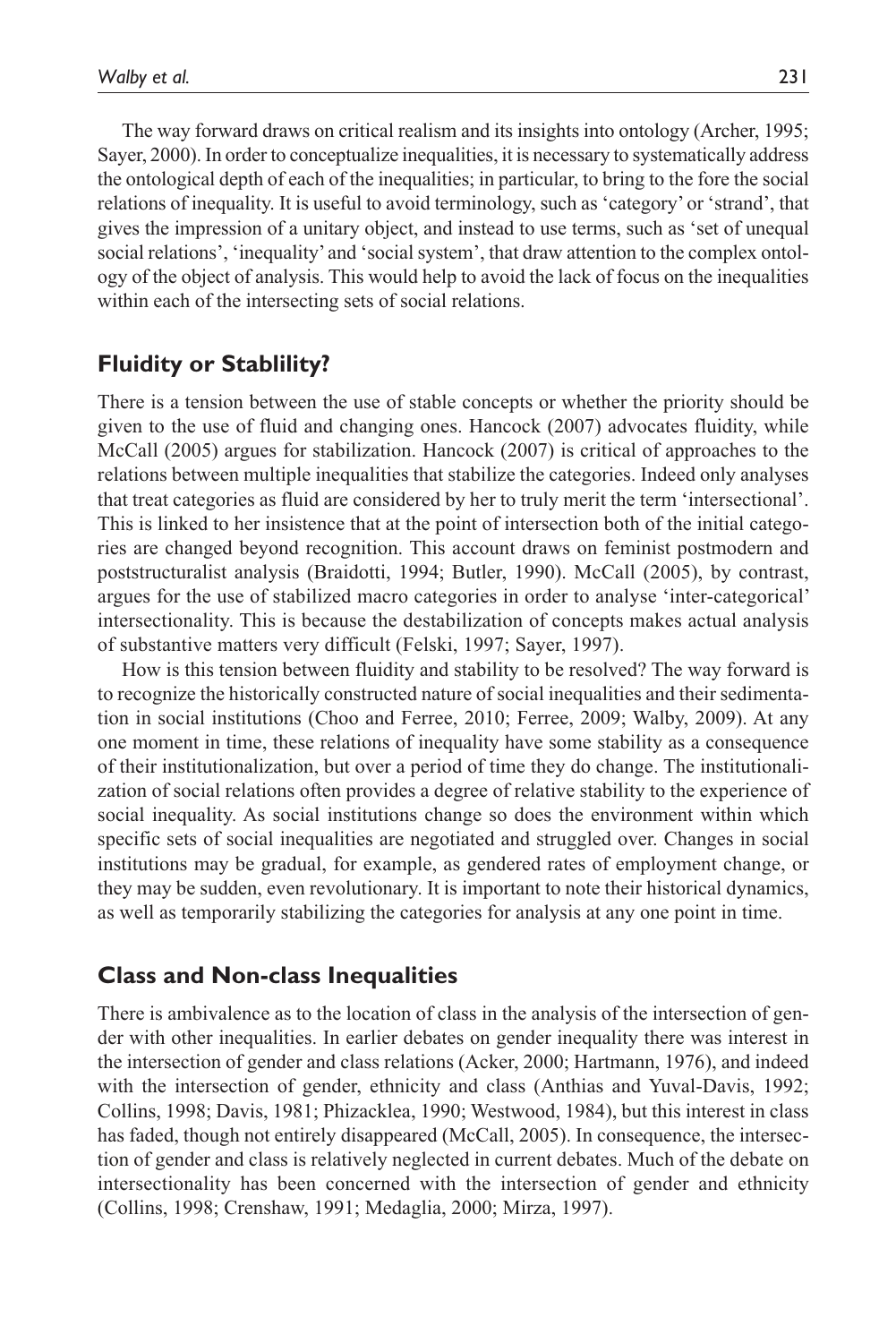There are several reasons for this ambivalence as to the significance of class for the debates on intersectionality. Class is not a justicable inequality under EU legislation, while US writings have often (though not always) focused on ethnicity and race. In an EU context, the six inequalities that are the subject of legislation have been subject to the most analysis. The EU Treaty of Amsterdam in 1997 and the consequent Directives to implement it name six grounds for legal action on illegal discrimination: gender, ethnicity, disability, age, religion/belief and sexual orientation (Council Directives 2000/43/ EC, 2000/78/EC, 2004/113/EC; European Commission, 2009). Class is not a 'justicable' inequality in the same way as the other six inequalities and has some important ontological dissimilarity with them. The attempt to include 'socio-economic' grounds in the UK Equality Act in 2010 failed. However, class is an important aspect of the structuring of inequalities, intersecting in complex ways with all inequalities (Hills et al, 2010). It is important in the structuring of the employment laws and institutional machinery of tribunals and courts that implement these laws. The implementation of the laws on non-class justicable inequalities takes place in institutions that were originally established to secure justice and good relations for class-based relations between employers and employees. The institutions of tribunals and courts are still primarily shaped by class in the composition of the decision-makers which includes representatives of employers and workers as well as independent legal experts; they are not composed of representatives of men and women, black and white, disabled and able-bodied people. In Britain and elsewhere, issues of discrimination in pay and working conditions are still central to legal interventions in inequalities, despite their extension to the supply of goods and services. Classbased oppositional institutions, such as trade unions, have developed complex internal committees and practices to address the intersection of class with other inequalities. Class has continuing effects on the equality architecture.

The conclusion drawn here is that class should be systematically included in the discussions on the intersection of gender and other inequalities. However, it is also important that its significance should not be over-stated and to retain the distinction between different forms of inequality.

#### **Competing or Cooperating Projects?**

There is a tension between the normative position of treating all equality projects as if they are of equal importance and the analytic stance of treating their relative importance as a matter for empirical investigation.

Hancock (2007) is vehement in her claim that all equalities issues should be treated as if they were of equal importance. She is scathing about the development of an 'Oppression Olympics', in which some inequalities claim to be more important than others. She treats the construction of a hierarchy of projects in equality politics as a normative issue, and regards this as a pernicious practice to the detriment of equality overall. In Hancock's typology, either one project is dominant (as in the unitary approach) or they are equally important (as in the multiple and intersectional approaches).

An alternative approach is to analyse the actual relations between projects, so as to understand their implications. This opens up to view the possibility that the relations between different projects are highly varied, and do not fit neatly into a dichotomy of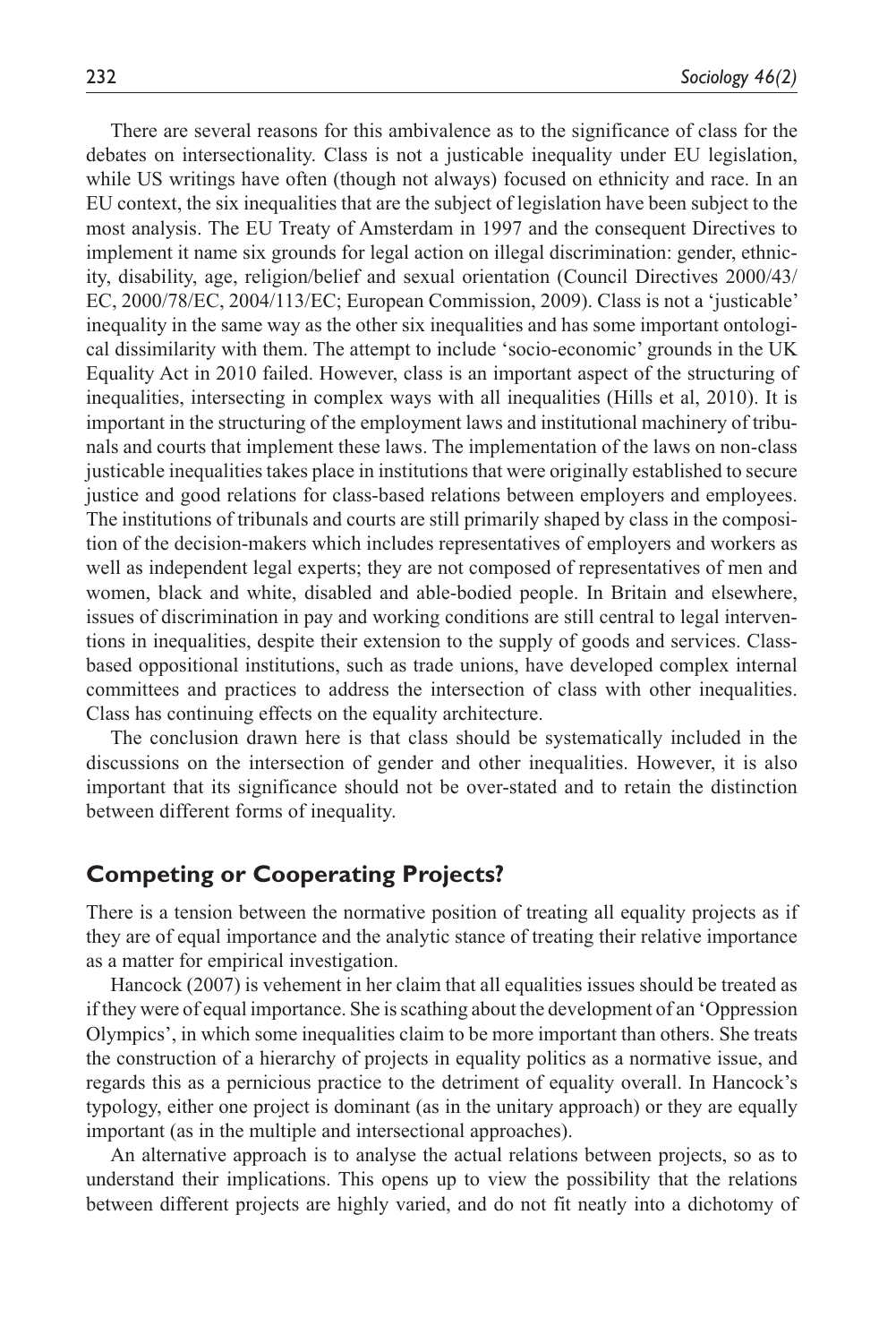'dominant' or 'equal'. This is the potential outcome of varied processes of competition and alliance of social groups and projects. Different equality projects may have different priorities for the use of resources and the shaping of the definition of an ostensibly common equality project. These may result in competition, alliance, hierarchy or hegemony.

There are different forms of competition among equality projects, ranging from competitive political organizing to active and acrimonious hostility. There has been concern that the integration of policy machinery on different equality grounds may lead to greater competition for a superior place in a hierarchy of inequality projects, and that competition would become more important than cooperation (Bell, 2004; Verloo, 2006). This may occur when projects associated with some inequalities have stronger legal powers for remedying discrimination than others (Bell, 2004; Hepple et al, 2000). There can be competition for resources within a single equalities body, as for example was felt by feminists during the early development of the Northern Ireland Single Equalities Body (O'Cinneide, 2002).

An example of discursively organized competition between projects is that of the agenda surrounding 'choice', which is currently associated with the neoliberal project, but has at some times been adopted by feminists, as in 'a woman's right to choose'. The choice agenda can be used in opposition to the agenda of equality in circumstances where women are deemed to have freely chosen options even though these options have implications for greater inequality (Hakim, 1991). For example, if women freely choose specific jobs because they are 'caring' and have part-time hours; then they can be described within the choice agenda as if they have simultaneously accepted the associated lower pay. The agenda of choice can also in some circumstances invoke the discourse of 'diversity', which tends to prioritize difference over equality (Hankivsky, 2005). This means that 'choices' made on the basis of 'diversity' may be claimed to take priority over claims on the basis of equality. Other forms of competition can involve a sharper clash of values; for example, in the UK in 2007, churches fought the application of anti-discrimination laws to adoption by gay couples.

Rather than competition, the relations between social groups and projects may involve those of alliance (Jakobsen, 1998), coalition (Ferree and Hess, 1995) or network (Keck and Sikkink, 1998; Moghadam, 2005). In addition, they may take the form of a shared project, as in the case of some forms of social democracy (Huber and Stephens, 2001). Some alliances cross the boundary between state and civil society, as in the important alliances identified between elected women politicians, feminist bureaucrats, and feminists in civil society such as academics and activists (Halsaa, 1998; Vargas and Wieringa, 1998; Veitch, 2005), sometimes in 'velvet triangles' (Woodward, 2004). The development of practices and institutions at the inter-face of state and civil society is important in increasing the impact of feminist developments in civil society on the state (Walby, 2011).

Alliances and coalitions often involve partners that are asymmetrical in their resources. This may mean that one set of social relations or project (such as class) may achieve hierarchy or hegemony over the others. The movement of an equality project into the mainstream in order to secure the resources of the mainstream for the equality project is a common if contested practice (Walby, 2005). If successful, there are rewards for the equality project. However, there is a risk that the equality project merely becomes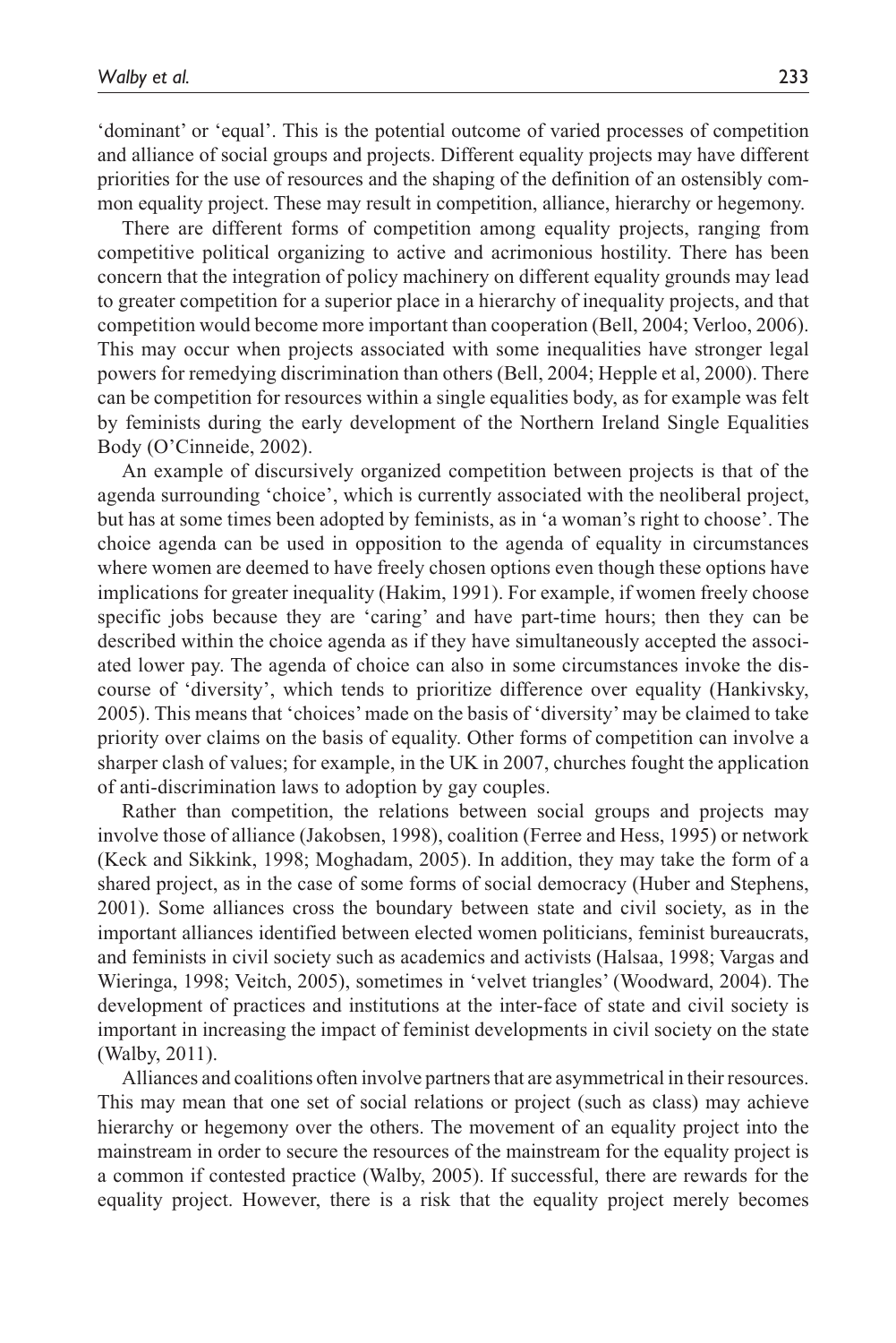absorbed or integrated into the mainstream, eroding its own project (Jahan, 1995). A parallel issue emerges if several equality projects merge; they may each gain from the support of the others but it is also the case that one can become hegemonic at the expense of the rest.

The implications of the varying forms of competition, cooperation, hierarchy and hegemony between inequalities, between projects and between policy fields are challenging for theories of intersectionality. It challenges the search for a single best way of characterizing these relationships. It is not a choice between intra-categorical or inter-categorical (McCall, 2005). Nor is it a choice between unitary or multiple or intersectional (Hancock, 2007). Rather, the extent of the separation or integration of the inequalities (and projects) is empirically variable by context. These are best thought of as variations in the extent to which sets of social relations (and projects) mutually shape each other, rather than as mutually constitute each other. These forms of competition and cooperation produce different types of relations between multiple inequalities.

In conclusion, while there are normative aspects to the relations between projects, it is important that these are addressed analytically. There are many ways in which projects may intersect, which are more complex than those of competition and cooperation including complex forms of asymmetrical alliances. Some social relations of inequality are more important than others in structuring the environment which shapes these social relations.

#### **Mutual Shaping rather than Mutual Constitution**

There is a tension over whether naming specific inequalities is the best approach in the analysis of intersectionality or not. Crenshaw is critical of the invisibility of domestic violence against black women and shows that this is bound up with the disadvantaged position of the intersectional group of black women. She treats black and women as relevant categories, as well as that of black women.

Hancock prefers to focus only on what she sees as a new category that is produced at the point of intersection, not on the prior components. She makes a distinction between an approach that is 'multiple parallel', and one that is 'mutual constitution'. Approaches that adopt 'mutual constitution' treat the original entities that intersect as transformed into something new, which is not the same as either of the originating forms. For example, 'black women' cannot be understood as the mere addition of 'women' and 'black', but is rather a distinctive category. In the typology proposed by Hancock, only 'mutual constitution' counts as 'intersectional'. This is contrasted with the notion that inequalities are simply added together at the point of intersection, 'multiple', and with the notion that there is one over-arching inequality, 'unitary'.

The issue of 'visibility' sits awkwardly with the concept of 'mutual constitution'. Writers that appear to prioritize the 'mutual constitution' approach to intersectionality nevertheless often also argue for separate naming; which might appear somewhat inconsistent (Crenshaw, 1991; Hancock, 2007). McCall avoids this problem by considering both 'intracategorical' and 'inter-categorical' approaches to be types of intersectionality; mutual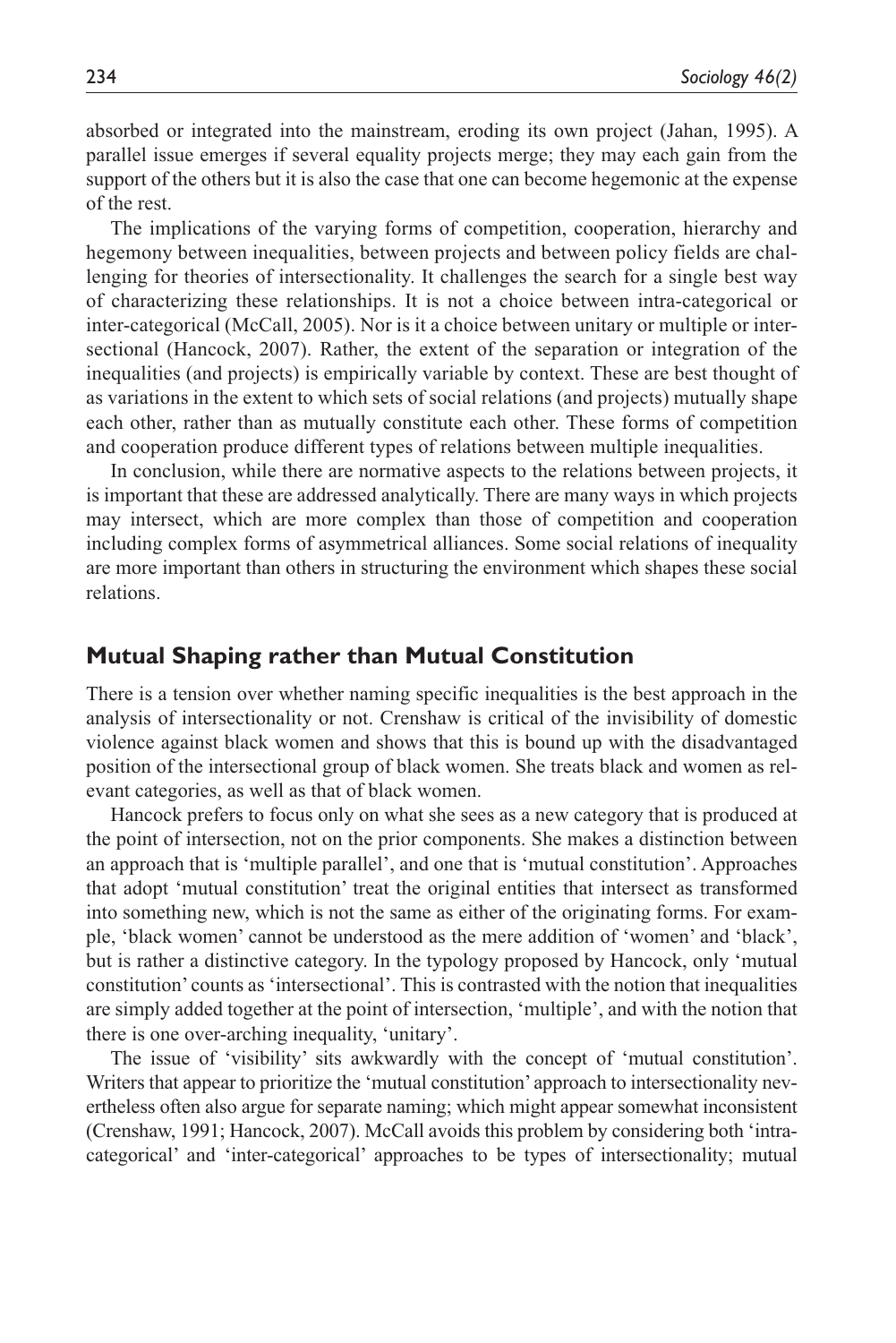constitution is not necessary for the relation between multiple inequalities to be counted as 'intersectional' in her account.

Further, the concept of mutual constitution is too simple and insufficiently ambitious to grasp the varying and uneven contribution of sets of unequal social relations to the outcome. For purposes of analysis it is useful to be able to specify the particularity that each inequality brings to each instance, without resorting to the notion of infinite variety suggested by the anti-categorical approach that precludes systematic and explanatory analysis. While it might appear that naming or not-naming is a simple dichotomy, in practice many concepts are in between, with inequalities implicitly named rather than erased or named explicitly. For example, in relation to gender, the concepts of 'carer' and 'domestic violence' are implicitly gendered, in that most speakers would understand the asymmetric gender relations implied by these terms. In relation to the gender/ethnicity/ religion intersection, the concept of 'forced marriage' is implicitly gendered, ethnicized and religious, but not explicitly so. In the context of gender mainstreaming, where the goal is the inclusion of the gender equality project into the mainstream and the aspiration is to change the mainstream, it is as likely that the gender equality project will itself be modified (Jahan, 1995; Moser, 2005; Rees, 2005; Walby, 2011). Success may involve the submerging of the named project (gender equality) within a larger project (human rights, social democracy) in alliance with other projects, which, while including feminist goals, is not named as gendered. It is possible that in some circumstances making a group less visible can be an important strategy in optimizing chances of success. Whether degendering is part of a successful integration of a gender equality project into a larger project or part of its defeat depends upon the resources available to the gender constituency, the resources of allies and opponents, and the context.

Dichotomizing analysis into either additive or mutual constitution approaches is a mistake. In order to move forward in this debate it is necessary to develop the greater depth in the ontology of the intersecting inequalities as well as developing greater sophistication in the analysis of the way in which these sets of social relations, or systems of social relations, affect each other. This requires not only the depth of ontology that is developed in critical realism (Archer, 1995; Sayer, 2000), but also the analysis of complex adaptive systems that is developed in complexity theory (Urry, 2005; Walby, 2007). Complexity notions of the intersection of systems assume that each system is changed as a result of its interaction with other systems, but that it is not destroyed or turned into something totally new. There is mutual adaptation, or mutual shaping of these systems of social relations.

The way forward through the dilemma of both making visible the separate components at the point of intersection while also recognizing that social relations and projects are changed at the point of intersection is to adopt the concept of 'mutual shaping' and to reject that of 'mutual constitution'. 'Mutual shaping' is a better concept than that of 'mutual constitution' since it enables the retention of naming of each relevant inequality or project while simultaneously recognizing that it is affected by engagement with the others. It acknowledges the way that systems of social relations change each other at the point of intersection, but do not become something totally different.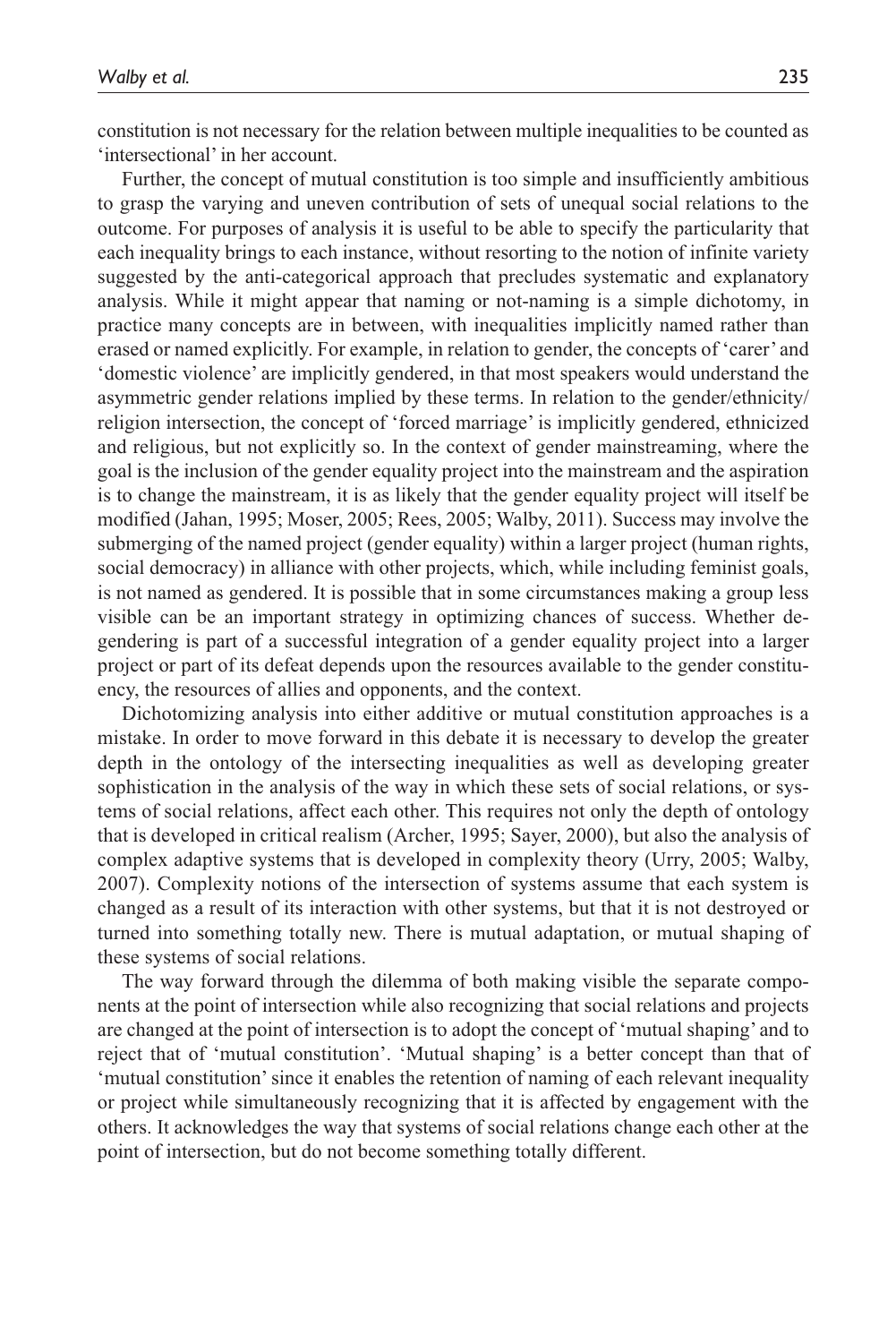#### **Conclusions**

The analysis of intersectionality has been considerably advanced by Crenshaw, McCall and Hancock and many others, but six remaining dilemmas were identified. Resolutions to these six dilemmas have been proposed that draw on the insights of critical realism and complexity theory.

The first dilemma is how to address the relationship between structural and political intersectionality so that one is not simply reduced to the other even while recognizing that there is a connection. This is best addressed by separately identifying and addressing the intersection of sets of unequal social relations and the intersection of projects in addition to examining the relationship between structures and projects. It is important not to conflate a set of social relations and a related project, but to recognize the distinction between them.

The second dilemma is how to address the relations between the inequalities without leaving the actions of the powerful within each set of unequal social relations out of focus. The way forward is to draw on the insights of critical realism to deepen the ontological depth of the objects that are intersecting, so that the inequalities in these sets of social relations can be made more available for analysis. It is also useful to change the terminology, so as to avoid terms that carry the connotations of unity, such as 'strands' and 'categories' and to replace them with terms such as inequalities, sets of unequal social relations, regimes and social systems. When the focus is on the set of social relations of inequality rather than on a unitary concept of a 'strand' or 'category', then it is easier to identify the significance of the actions of the powerful as well as of the disadvantaged.

The third dilemma is how to balance the stability and fluidity of the concepts capturing the sets of social relations. The way forward is to recognize that concepts need to have their meaning temporarily stabilized at the point of analysis, even while recognizing that their social construction is the outcome of changes and interactions over time and to note the historically varied construction of these categories. Identifying the historically changing relations between social institutions is important in providing the appropriate context of current inequalities. This approach draws on notions of ontological depth from critical realism.

The fourth dilemma is how to address class, which appears to be differently situated in intersectionality debates from other inequalities. It is important to systematically consider the reinsertion of class in analyses of the intersection of gender with other inequalities, even though there are differences in their ontological construction. Class needs to be included, without becoming dominant in the analysis of multiple intersecting inequalities.

The fifth dilemma is how to address the issue of the so-called 'Oppression Olympics' and the tension between a normative tendency to declare all inequality projects equal and an analytic stance that treats this as an empirical question. The way forward is substantive investigation and the recognition that the relations between the projects may be competitive or cooperative, hierarchical or equal, asymmetrical or hegemonic. Some projects may be more important than others in shaping the social environment in some contexts.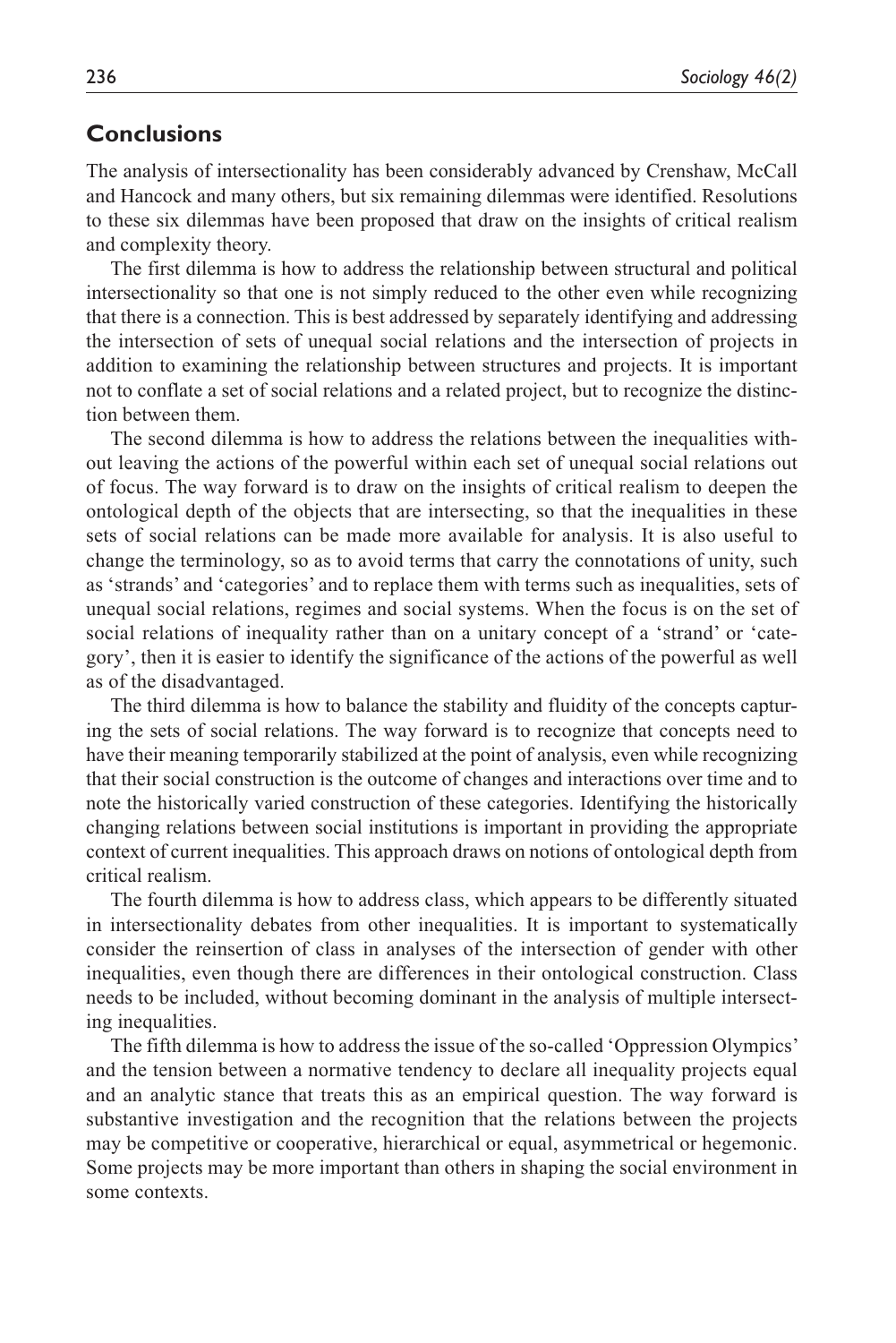The sixth dilemma is how to address the preference for the visibility of each inequality in the context of an emerging hegemonic conceptualisation of intersectionality as 'mutual constitution'. The way forward is to reject the concept of mutual constitution and to replace it with the concept of mutual shaping of equalities and projects. This approach draws not only on critical realism, but also on complexity theory approaches to the intersection of complex adaptive systems. At the point of intersection complex systems mutually adapt, each changing the other, but they do not usually destroy each other. Each remains visible, although each is changed. It is thus more appropriate to conclude that inequalities mutually shape each other rather than mutually constitute each other at their point of intersection.

Underpinning this approach to the resolution of debates in intersectionality theory lies the utilization of a version of critical realism (in the approach to ontological depth; to social relations; and to the distinction between structural inequalities and political projects) and the selective deployment of complexity theory (especially in relation to social systems). This enables a move beyond some of the limitations of the previous debates on intersectionality, enabling their potential deployment to a wider range of social phenomena.

#### **Acknowledgements**

The authors would like to thank Mieke Verloo and other colleagues in the EU Quing project for discussions on this work.

#### **References**

Acker J (2000) Revisiting class. *Social Politics* 7(2): 192–214. Anthias F and Yuval-Davis N (1992) *Racialized Boundaries*. London: Routledge. Archer MS (1995) *Realist Social Theory*. Cambridge: Cambridge University Press. Beck U (2006) *The Cosmopolitan Vision*. Cambridge: Polity. Bell M (2004) *Critical Review of Academic Literature Relating to the EU Directives to Combat Discrimination*. Brussels: European Commission. Bhaskar R (1997) *A Realist Theory of Science*. London: Verso. Bhopal K (1997) *Gender, 'Race' and Patriarchy*. Aldershot: Ashgate. Brah A and Phoenix A (2004) Ain't I a woman? Revisiting intersectionality. *Journal of International Women's Studies* 5(3): 75–86. Braidotti R (1994) *Nomadic Subjects*. Columbia: Columbia University Press. Brubaker R (1996) *Nationalism Reframed*. Cambridge: Cambridge University Press. Butler J (1990) *Gender Trouble*. New York: Routledge. Byrne D (1998) *Complexity Theory and the Social Sciences*. London: Routledge. Calhoun C (1995) *Critical Social Theory*. Oxford: Blackwell. Choo HY and Ferree MM (2010) Practicing intersectionality in sociological research. *Sociological Theory* 28(2): 129–149. Collins PH (1998) It's all in the family: intersections of gender, race, and nation. *Hypatia* 13(3): 62–82. Confederation of British Industry (2003) Equality and diversity: making it happen: the CBI response. Human Resources Directorate. Accessed at http://www.cbi.org.uk/ndbs/positiondoc. nsf/aworcat?openview&start=1&count=100#top Council Directive 2000/43/EC of 29 June 2000 implementing the principle of equal treatment between persons irrespective of racial or ethnic origin. *Official Journal* L180, 19.07.2000:  $22 - 26.$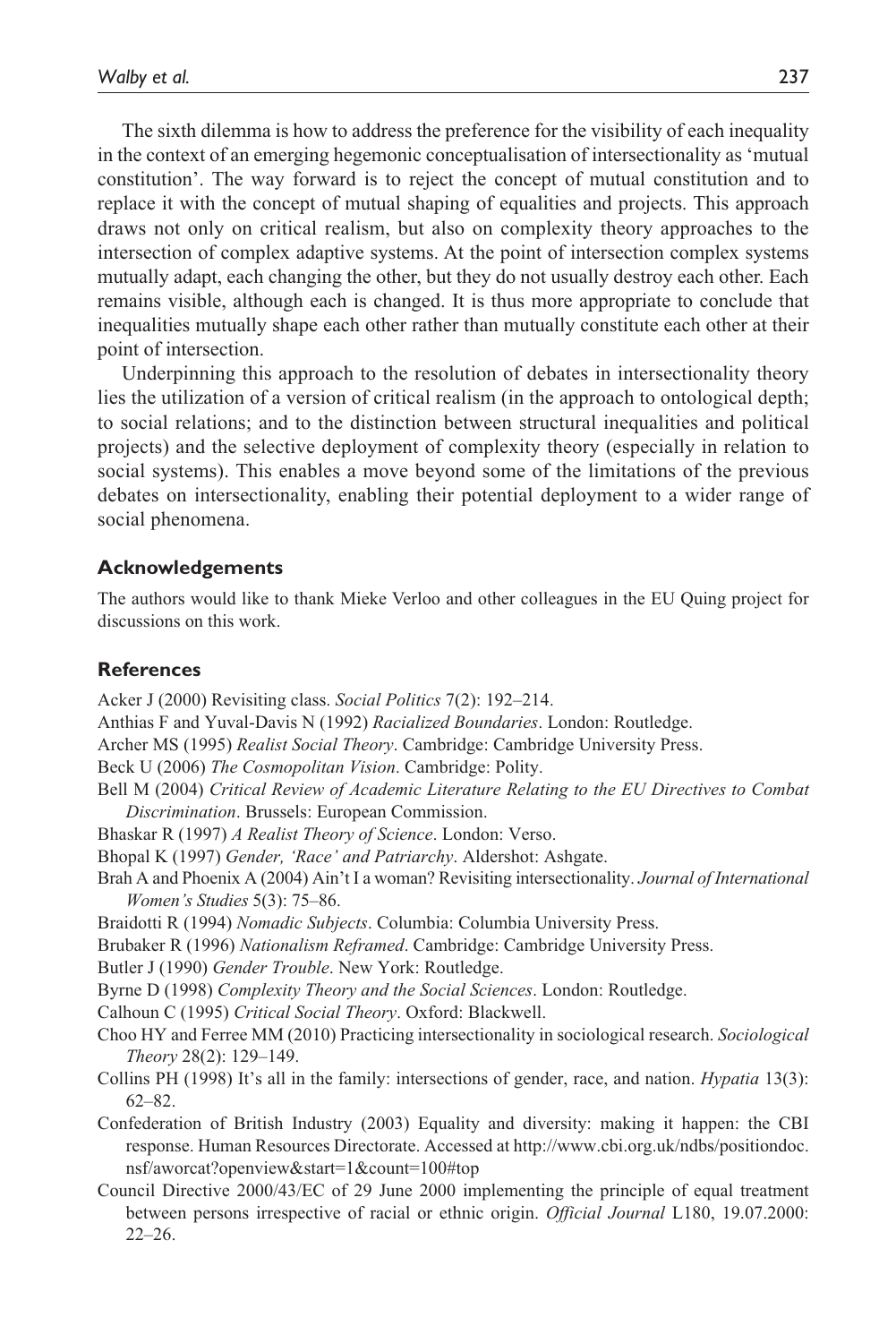- Council Directive 2000/78/EC of 27 November 2000 establishing a general framework for equal treatment in employment and occupation. *Official Journal* L303, 2.12.2000: 16–22.
- Council Directive 2004/113/EC of 13 December 2004 implementing the principle of equal treatment between men and women in the access to and supply of goods and services. *Official Journal* L373, 21.12.2004: 37–43.
- Crenshaw KW (1989) Demarginalizing the intersection of race and sex: a black feminist critique of antidiscrimination doctrine, feminist theory, and antiracist politics. *University of Chicago Legal Forum* 14: 538–54.

Crenshaw KW (1991) Mapping the margins: intersectionality, Identity politics, and violence against women of color. *Stanford Law Review* 43(6): 1241–99.

- Davis AY (1981) *Women, Race, and Class*. New York: Random House.
- European Commission (2009) *Gender Equality: Gender Mainstreaming. Integrating Equality Between Women and Men in all Community Policies and Activities*. Accessed at http://ec.europa. eu/social/main.jsp?catId=421&langId=en
- Felski R (1997) The doxa of difference. *Signs* 23(1): 1–22.
- Ferree MM (2009) Inequality, intersectionality and the politics of discourse: framing feminist alliances. In Lombardo E, Meier P and Verloo M (eds) (2009) *The Discursive Politics of Gender Equality: Stretching, Bending and Policymaking*. London: Routledge, 86–104.

Ferree MM and Hess BB (1995) *Controversy and Coalition: The New Feminist Movement across Three Decades of Change*. 2nd edition. New York: Simon and Schuster, Macmillan.

- Ford R and Millar J (eds) (1998) *Private Lives and Public Responses.* London: Policy Studies Institute.
- Gilroy P (2004) *Between Camps*. London: Routledge.
- Hakim C (1991) Grateful slaves and self-made women: fact and fantasy in women's work orientations. *European Sociological Review* 7(2): 101–121.
- Halsaa B (1998) A strategic partnership for women's policies in Norway. In: Lycklama G, Nijeholt A, Vargas V and Wieringa S (eds) *Women's Movements and Public Policy in Europe, Latin America and the Caribbean*. New York: Garland, 167–189.
- Hancock A-M (2007) When multiplication doesn't equal quick addition. *Perspectives on Politics* 5(1): 63–79.
- Hartmann H (1976) Capitalism, patriarchy and job segregation by sex. *Signs* 1:137–70.
- Hankivsky O (2005) Gender vs. diversity mainstreaming: a preliminary examination of the role and transformative potential of feminist theory. *Canadian Journal of Political Science*, 38(4): 977–1001.

Hepple B, Coussey M and Choudhury T (2000) *Equality: A New Framework*. London: Hart Publishing.

Hills J et al. (2010) *An Anatomy of Economic Inequality in the UK: Report of the National Equality Panel*. London: Government Equalities Office. Accessed at http://www.equalities.gov.uk/pdf/ NEP%20Report%20bookmarkedfinal.pdf

Huber E and Stephens JD (2001) *Development and Crisis of the Welfare State*. Chicago: Chicago University Press.

Jahan R (1995) *The Elusive Agenda: Mainstreaming Women in Development*. London: Zed Books.

Jakobsen JR (1998) *Working Alliances and the Politics of Difference*. Bloomington, IN: Indiana University Press.

- Keck ME and Sikkink K (1998) *Activists Beyond Borders*. Ithaca, NY: Cornell University Press.
- Lundström C (2006) 'Okay, but we are not whores you know': Latina girls navigating the boundaries of gender and ethnicity in Sweden. *Young: Nordic Journal of Youth Research* 14(3): 203–218.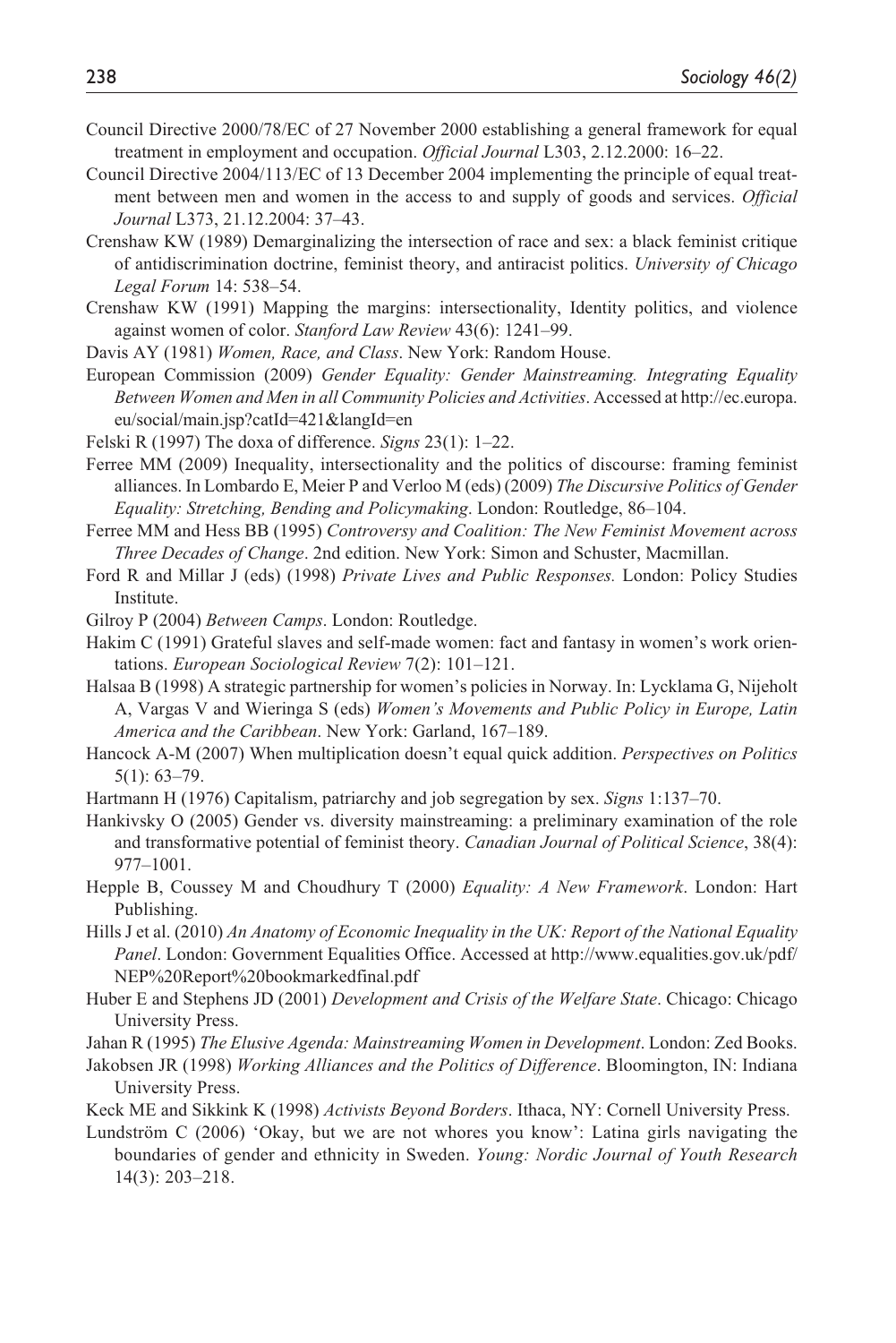- Lykke N (2004) Between particularism, universalism and transversalism: reflections on the politics of location of European feminist research and education. *NORA: Nordic Journal of Women's Studies* 12(2): 72–82.
- McCall L (2001) *Complex Inequality*. New York: Routledge.
- McCall L (2005) The complexity of intersectionality. *Signs* 30(3): 1771–1800.
- Medaglia A (2000) *Patriarchal Structures and Ethnicity*. Avebury: Ashgate.
- Mirza HS (ed.) (1997) *Black British Feminism*. London: Routledge.
- Moghadam VM (2005) *Globalizing Women*. Baltimore, MD: John Hopkins University Press.
- Mohanty CT (1991) Under Western Eyes. In: Mohanty CT, Russo A and Torres L (eds) *Third World Women and the Politics of Feminism*. Bloomington, IN: Indiana University Press.
- Moser C (2005) Has gender mainstreaming failed? *International Feminist Journal of Politics* 7(4): 576–590.
- O'Cinneide C (2002) *A Single Equality Body: Lessons from Abroad*. EOC, CRE and DRC. Accessed at: http://www.eoc.org.uk/PDF/4\_single\_equality\_body.pdf
- Phillips A (2009) *Multiculturalism without Culture*. Princeton, NJ: Princeton University Press.
- Phizacklea A (1990) *Unpacking the Fashion Industry*. London: Routledge.
- Phoenix A and Pattynama P (2006) Editorial: Intersectionality. *European Journal of Women's Studies* 13(3): 187–192.
- Rees T (1998) *Mainstreaming Equality in the European Union*. London: Routledge.
- Rönnblom M (2009) Bending towards growth. In: Lombardo E, Meier P and Verloo M (eds) *The Discursive Politics of Gender Equality*. London: Routledge.
- Sayer A (1997) Essentialism, social constructionism and beyond. *Sociological Review* 45(3): 453–487.
- Sayer A (2000) *Realism and Social Science*. London: Sage.
- Urry J (2005) The complexity turn. *Theory, Culture and Society* 22: 1–14.

Vargas V and Wieringa S (1998) The triangles of empowerment. In: Lycklama G, Nijeholt A, Vargas V and Wieringa S (eds) *Women's Movements and Public Policy in Europe, Latin America and the Caribbean*. New York: Garland, 3–23.

- Veitch J (2005) Looking at gender mainstreaming in the UK government. *International Feminist Journal of Politics* 7(4): 600–606.
- Verloo M (2006) Multiple inequalities, intersectionality and the European Union. *European Journal of Women's Studies* 13(3): 211–228.
- Walby S (2005) Gender mainstreaming: productive tensions in theory and practice. *Social Politics* 12(3): 1–25.
- Walby S (2007) Complexity theory, systems theory, and multiple intersecting social inequalities *Philosophy of the Social Sciences* 37(4): 449–470.
- Walby S (2009) *Globalization and Inequalities: Complexity and Contested Modernities*. London: Sage.
- Walby S (2011) *The Future of Feminism*. Cambridge: Polity.
- Westwood S (1984) *All Day, Every Day*. London: Pluto Press.
- Woodward A (2004) Building velvet triangles. In: Christiansen T and Piattoni S (eds) *Informal Governance in the European Union*. Cheltenham: Edward Elgar, 76–93.

Yuval-Davis N (2006) Intersectionality and feminist politics. *European Journal of Women's Studies* 13(3): 193–209.

Sylvia Walby is UNESCO Chair in Gender Research and Professor of Sociology at Lancaster University, UK. She led the strand on intersectionality within the EU funded project, QUING, that researched the development of gender equality policies in the EU, on which this article draws. She has an OBE for services to equal opportunities and